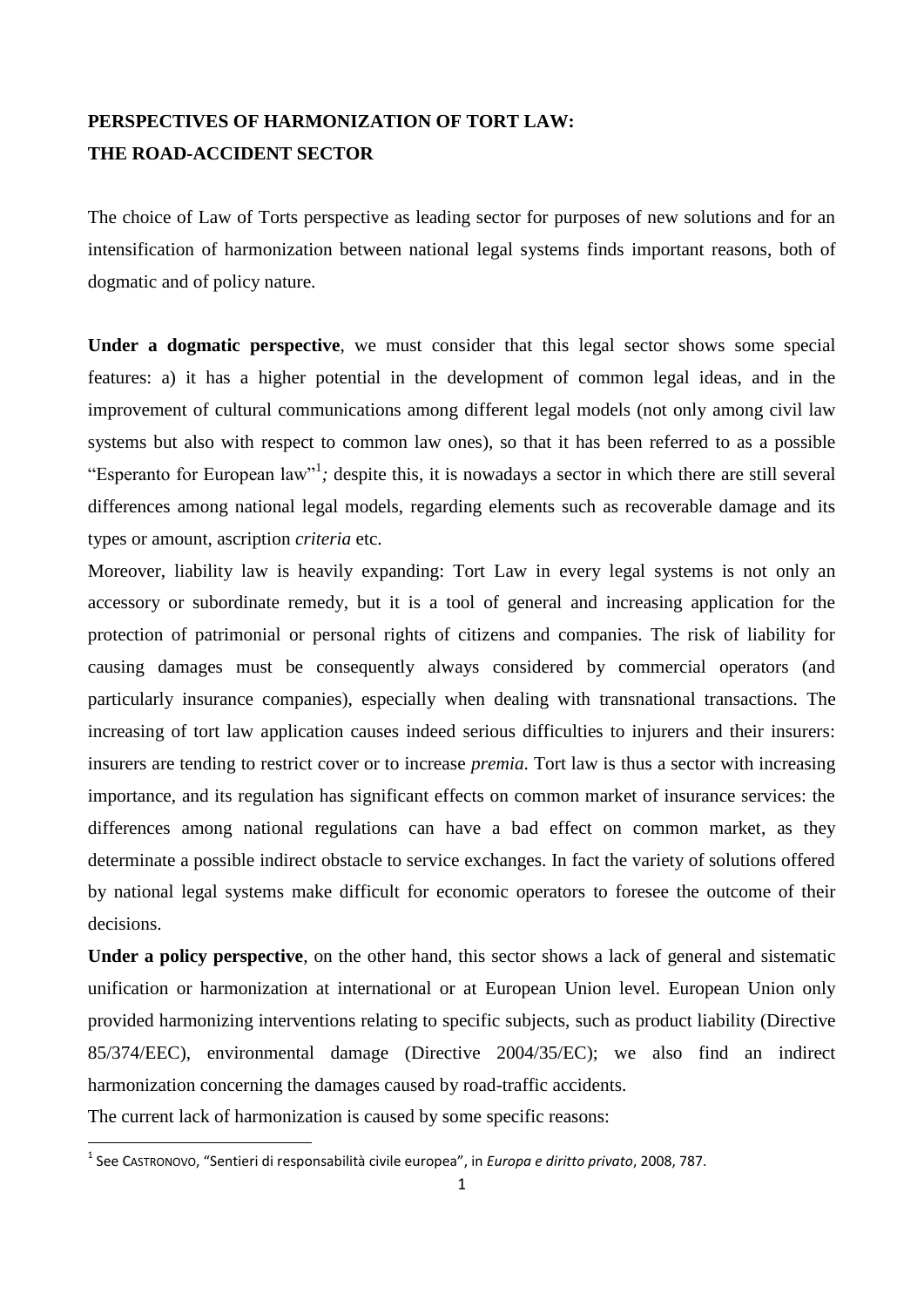a) Law of Torts does not directly pertain to EU's competence;

b) A harmonization in this sector faces national oppositions as – unlike contractual liability – it involves public order profiles (in spite of a common evolution of tort and damage law functions; its primary aim is to compensate the injured person for the loss suffered).

Several paths of harmonization on this subject be imagined.

**A first possible solution** can be the development of a legislative harmonization or unification of systems provided by European Union sources. If such a solution would be chosen, a decision between a complete unification of Tort Law or a harmonization of national regulations in this field must be taken. Since a common unified regulation seems to be really impossible to achieve, we must choose the path of a possible harmonization of systems, choosing as a source European secondary legislation. An uniform regulation can be only realized relating to very specific elements such as applicable law rules or limitation periods for claims.

The solution of a general harmonization based on an uniform framework of general part of Tort Law could be, in theory, the best solution but it comes up against several difficulties.

First of all, European Union has not a specific competence on this subject, despite the existence of a general source for the harmonization of Member States' law in civil matters (art. 65 Rome Treaty, now art. 81 Lisbon Treaty). Tort Law is not even a specific matter, it merely provides remedies or tools with a scope, which may be extended to all sectors. So it can better be defined as a tool with an overall perspective of application, as it is structurally connected to protection of rights of the individuals, in order to recover damages suffered by the owners or with the purpose of deterrence against injuries. If some interests have a connection with an EU competence regarding a specific field of regulation, the uniform or harmonized intervention concerning damage caused to those interests may therefore be attracted into the specific regulation provided by EU sources for this field. A harmonic regulation of the law of damages will necessary follow the articulated regulation settled by harmonized law sources in order to solve the conflict of interests in each sector.

As already said, such a competence would besides be difficult to imagine as Tort Law involves public order.

**A second solution** can be a harmonization concerning specific subjects pertaining the European Union competence. As seen this is a solution already chosen by EC and EU institutions, and it could be increased in the future, introducing a common regulation of specific extra-contractual liabilities (such as in the sector of professional liability).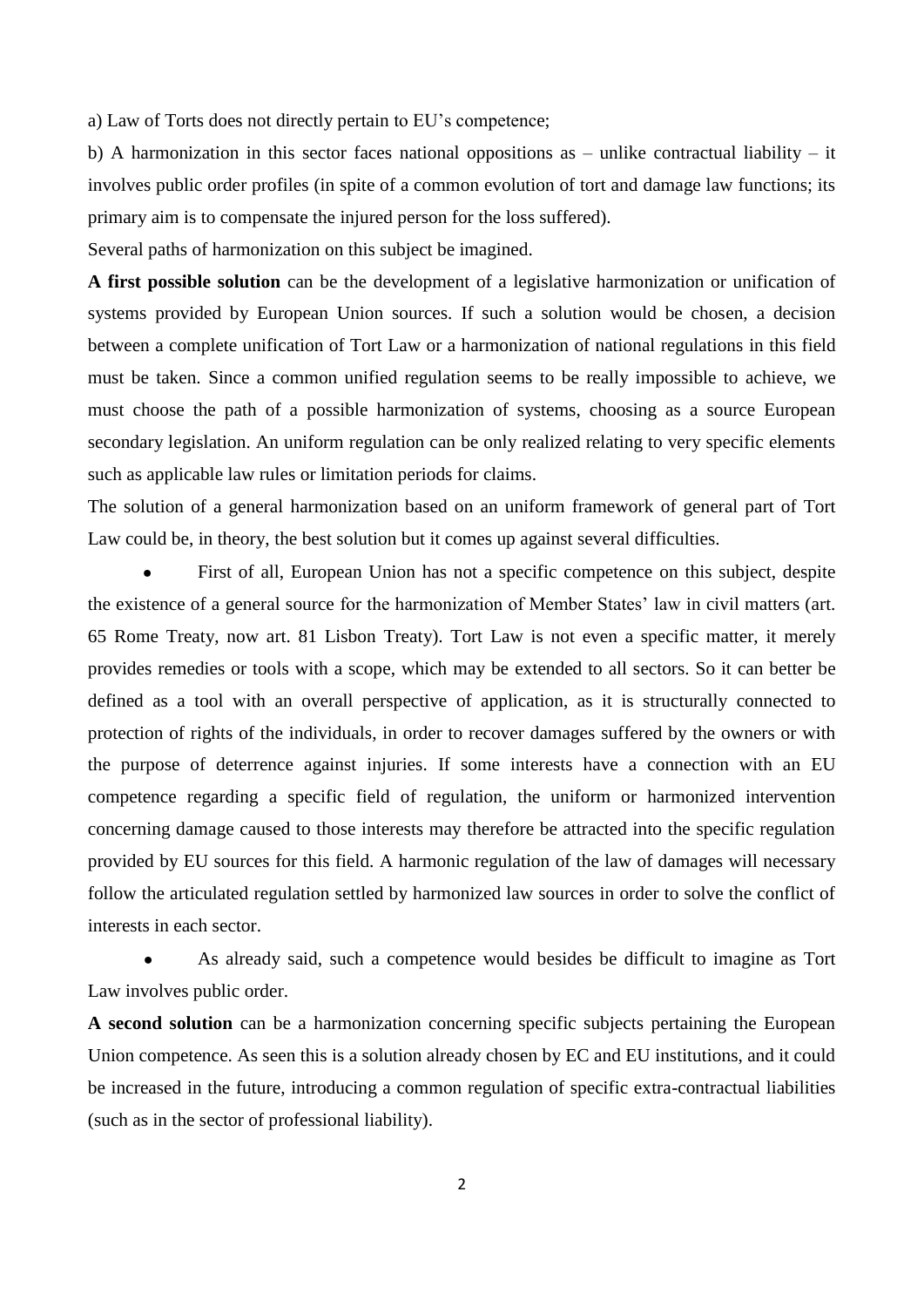This solution has some contraries as well: it is an especially difficult task to harmonize specific matters without addressing general issues in every national system of Tort liability. In fact the European limited harmonization has built several "special parts" of an ideal European regulation of Tort Law: in particular a new special part was born as soon as a new liability form was harmonized, in connection to a specific field of intervention.

On the other hand, all these special parts are not based upon different legal features which can be distinguished on different legal concepts; they are only distinguished upon several material case matters, without an unified framework<sup>2</sup>. In general a special part of Tort Law cannot technically be though without a refer to the general part regulation, so that every intervention into the specific regulation of a case of liability plays a consistent effect into the general system of liability in itself.

More serious goals may be achieved following the perspective of a soft (or cultural) harmonization of general part of Tort Law, even if connected to an implementation of common regulation of some crucial sectors. The idea is that of a dialogue between jurisprudence and case law, which, assuming the existence of differences in national Tort models, makes an effort in searching a "basic rule" for civil liability; this general basic rule might then become the "pole of attraction for a series of others rules" for each element of liability structure and of damages' definition, influenced or determined by that basic rule<sup>3</sup>.

The chosen method can have recourse to the outcome of compared law research: the results of European Group on Tort Law, mainly the very useful Principles of European Tort Law (PETL) and, in general, the Principles of European Law.

Also the common principles, developed by the European Court of Justice are to be considered: the Court has drawn up some important principles, ruling both upon liability of European institutions for damages caused by their agents' behavior (the competence established by art. 235 Rome Treaty, now art. 268 Lisbon Treaty, is an exclusive competence of ECJ); the structures of Tort liability are, in fact, extracted by the Court from the general common principles of Member States' law.

These principles concern the structure of liability and imputation *criteria*, and can be resumed in: a) a conduct characterized by fault or negligence; b) the certainty of damage, c) the cause-result relationship between conduct and damage.

The result of this dialogue and of this research should be more ambitious and deeper than those reached by simple comparative law studies, as they shall become essential instruments for the

 2 See DI MAJO, "Fatto illecito e danno risarcibile nella prospettiva del diritto europeo", in *Europa e diritto* privato, 2006, 21.

 $3$  DI Majo, cit., 22.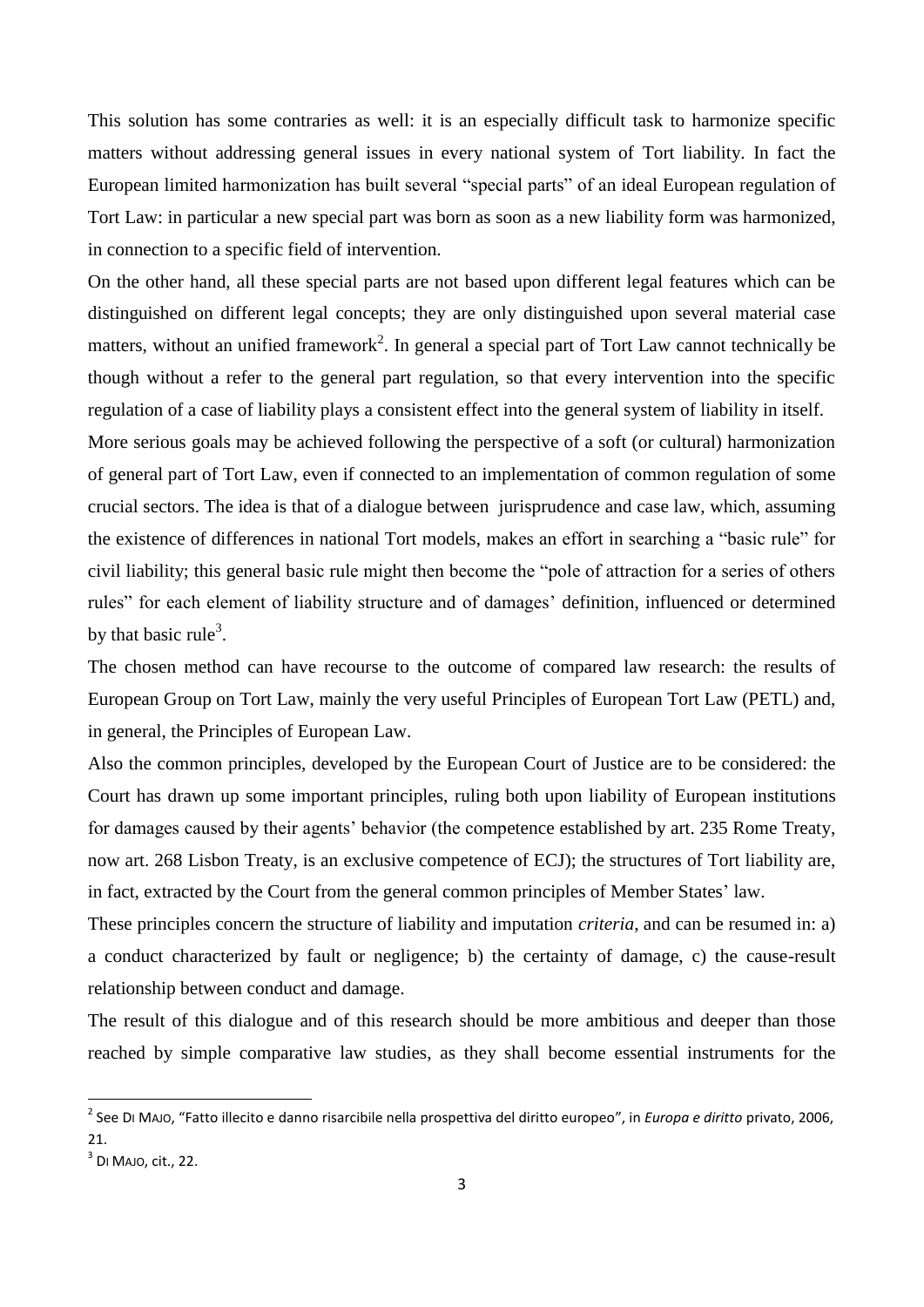interpretation and application of harmonized law and of internal law as a cross-border relationship or matter of fact is concerned.

The hermeneutic value of this basic rule could be used:

By each national judge who decides about damages, applying the special norms provided by European or international treaties or EC regulations (uniform law) or by domestic law, which implements harmonized law sources (for example EC directives); the basic rule(s) shall provide a guideline in order to fulfill the principle of conform interpretation. By the other side, they will make easier for national judges to understand other Tort Law models, when applying foreign law in accordance to *lex loci* (or *lex damni*) principles that may be established in uniform international private law norms.

By International Courts (especially the ECJ), providing an instrument for an uniformed interpretation of elements of torts.

In the future the basic rules will probably become the essential *schema* for a general common part of Tort and Damage Law, after a case law evolution in Member States. The new initiatives of International and European Union institutions towards an uniform law are thus often suggested by a common and consolidated praxis of each Member State's judicial authorities or by International Courts' decisions.

In order to accomplish its function, this basic rule must not be too specific  $-$  so as to be extremely influenced by a single model solution, adopted in one or more legal systems for each problem – nor too generic – so as to be unable to provide a real guideline for decisions, as it could be filled by every content.

A good start point in the analysis could be the observation concerning the functions settled to Tort liability in each model. The answer to the question of functions served by the Law of Damages is not only of theoretical interest, but has consequences in practice, for the extent of damages depends on the goals pursued by the Law of Damages. The comparative analysis provides an unanimous agreement referring to the primary aim of damages<sup>4</sup>:

The aim to compensate the injured victims for the loss suffered is the essential and primary function of Tort liability in most European countries (Italy, Germany, Austria, the Netherlands, Greece, England)

Also a preventive function of Tort Law is recognized in some systems, but it is, at most, a desirable side effect (in German, Greek, Italian, and Dutch law);

1

<sup>4</sup> See the result of the research made by European Center of Tort and Insurance Law, in MAGNUS (ed.), *Unification of tort law: Damages*, 2001.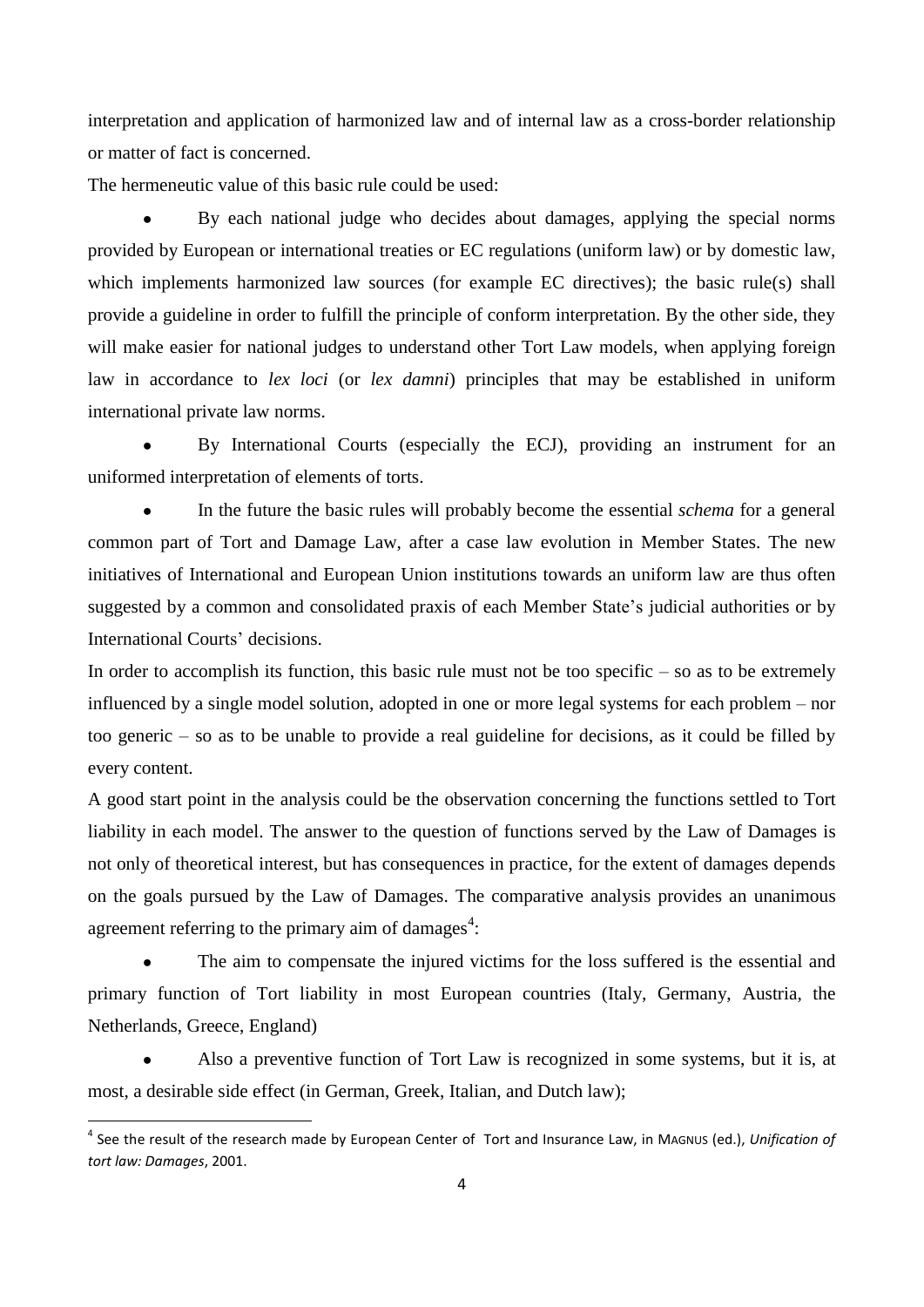Some systems (English, French and Austrian law), rather recognize a punitive function of the Law of Damages, but these legislations restrict it to specific situations of outrageous misbehavior, grave fault or the like. These elements of fact are therefore considered in others systems as factors which influence the increasing measure of damages (for example in German and Italian systems).

In general, we can state that a common basic rule can be easily established with regard to the structure of liability. The essential element are fully recognized in the Principles of European Tort Law (and, as already seen, followed by the ECJ definitions of common principles of European Member States' Tort Law):

1. Damages must be attributed to a conduct constituting fault which has caused it; fault is defined as the voluntary or negligent violation of the required standard of conduct (this definition fulfills also the need of common law systems, where the conduct is defined as wrongdoing);

2. The existence of a cause-result relationship between this conduct and damages;

3. Exceptional provisions of strict liability or of reversal of burden of proof, usually based upon the gravity of danger presented by the tortfeasor's activity.

Most differences in models are referred to the different forms of damages and their measures and calculation: despite the fact that every system distinguishes between pecuniary and non-pecuniary damages, there is no accordance on the limits of recoverable damage in each category nor on the measure of calculation of such elements (for example, some systems adopt an abstract calculation model and others use a concrete calculation model; the sum liquidated are mostly of different final amount). Consequently, it is very difficult to find or establish a basic rule, which can be of common application in every system in this field<sup>5</sup>.

A field, in respect of which a harmonization or the lack of it wields a great influence, can be deemed to be that of road-traffic accidents having cross-border implications.

This subject has been the object of many interventions by EC institutions. This is due to its reflections on the principle of the free movement, which represents one of the fundamental principles laid down in the Rome Treaty and is capital to the functioning of the European system itself.

The **current legal and regulatory framework** is provided mainly by the 09/103/EC Directive (commonly referred to as the  $6<sup>th</sup>$  Motor Insurance Directive); the Regulation nr. 864, jointly adopted in 2007 by the European Parliament and the Council (known as Rome II Regulation); the Regulation nr. 44, approved in 2001 by the Council.

 5 See the general reconstruction of such differences in MAGNUS (ed.), *Unification of tort law: Damages,* cit., 191 ss.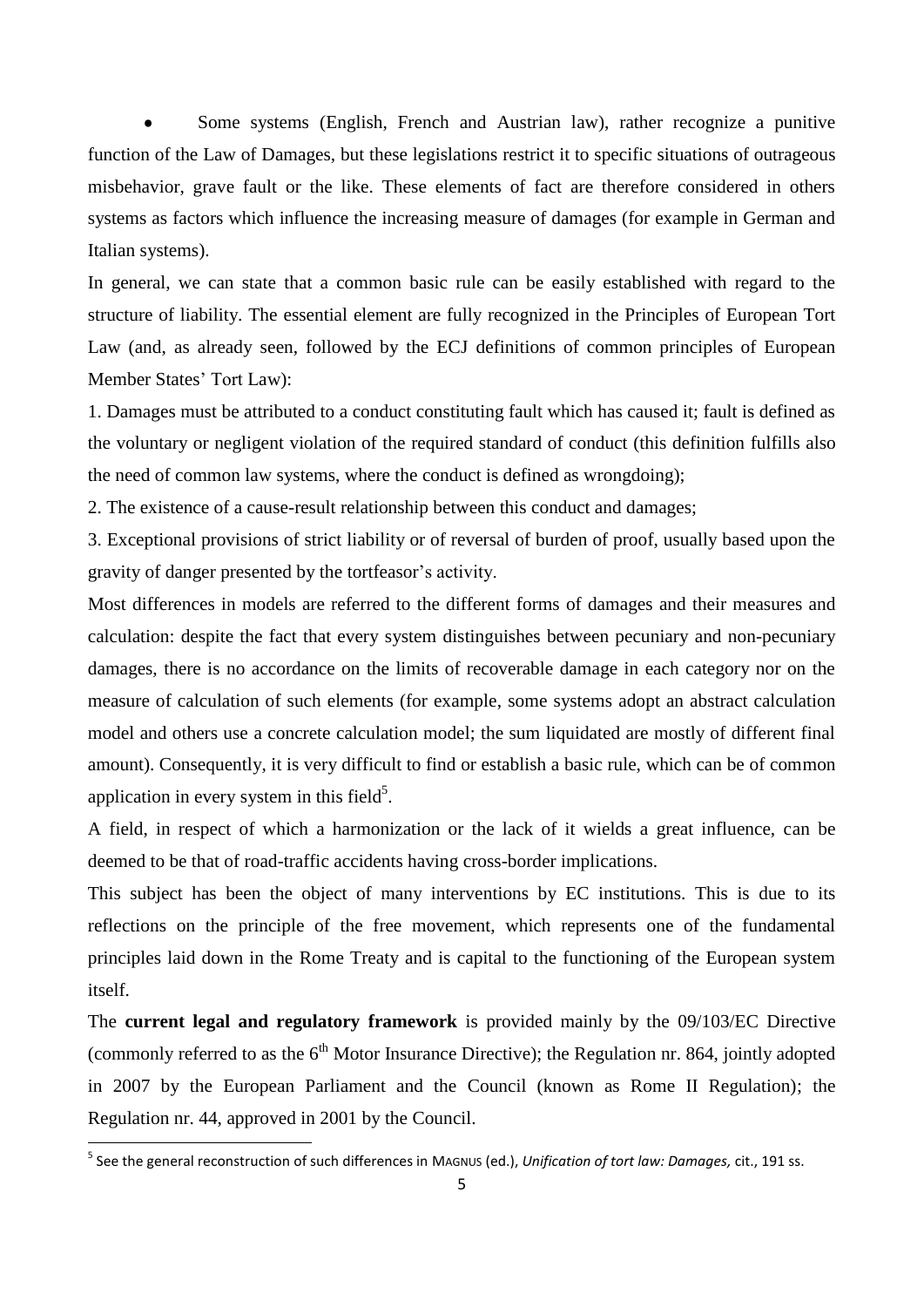The first of the instruments cited pursues the aim of coordinating all the provisions previously entered into force as regards Motor Insurance Law, rather than innovating on the ambit. The highlights of the Directive are subsequently those already introduced by the former Directives issued at European level since  $1970s^6$ : the introduction of a compulsory third-party liability motor insurance; the obligation of covering both damage to property and personal injury through this mechanism; the setting of minimum amounts of cover<sup>7</sup>; the creation of a Guarantee Fund applying to the hypothesis of accidents caused by unidentified or uninsured vehicles; the extension of the coverage to all passengers other than the driver in respect of personal injuries; the covering of the whole EC territory via a single *premium*; the appointment of insurer's claims representatives and information centers in each Member State; the prevision of a direct claim against the insurer of the liable party.

The second body of rules that applies to controversies arising from cross-border road-traffic accidents is set in Rome II (which, in spite of a dissenting opinion<sup>8</sup>, replaces among Member States the provisions laid down in the 1971 Hague Convention) and reaffirms that the applicable law for disputes relating to non-contractual obligations is, unless otherwise provided for in the Regulation, the law of the country in which the damage occurs, irrespective of the country in which the event giving rise to the damage occurred and irrespective of the country or countries in which the indirect consequences of that event occur: that is to say, *lex loci commissi delicti*.

The preference for such an option against the *lex loci damni* – namely, the law of country where the person sustaining the damage has the habitual residence – is partially counterbalanced by the provision that, whenever this person and the one claimed to be liable both have their habitual residence in the same country at the time where the damage occurs, the law of this country shall apply.

In addition to this, recital nr. 33 of Rome II states that, in accordance with the current domestic rules on compensation awarded to victims of -traffic accidents, the judge quantifying damages for personal injuries (in cases in which the accident has taken place in a State different from the one in which the victim has the habitual residence) should keep into consideration any relevant circumstance connected to the injured party, mentioning explicitly the actual losses and the costs of medical and nursing assistance.

 6 The 1st Motor Insurance Directive (72/166/EC), the 2nd Motor Insurance Directive (84/5/EC), the 3rd Motor Insurance Directive (90/232/EC), the 4<sup>th</sup> Motor Insurance Directive (00/26/EC) and the 5<sup>th</sup> Motor Insurance Directive (05/14/EC).

<sup>&</sup>lt;sup>7</sup> Currently corresponding to € 1.000.000/victim or € 5.000.000/claim (irrespective of the number of victims) as regards to personal injury and to € 1.000.000/claim (irrespective of the number of victims).

<sup>8</sup> See FRANZINA,in De Cristofaro-Zaccaria (ed.), *Commentario breve al diritto dei conusumatori*, Padova 2010, 1321.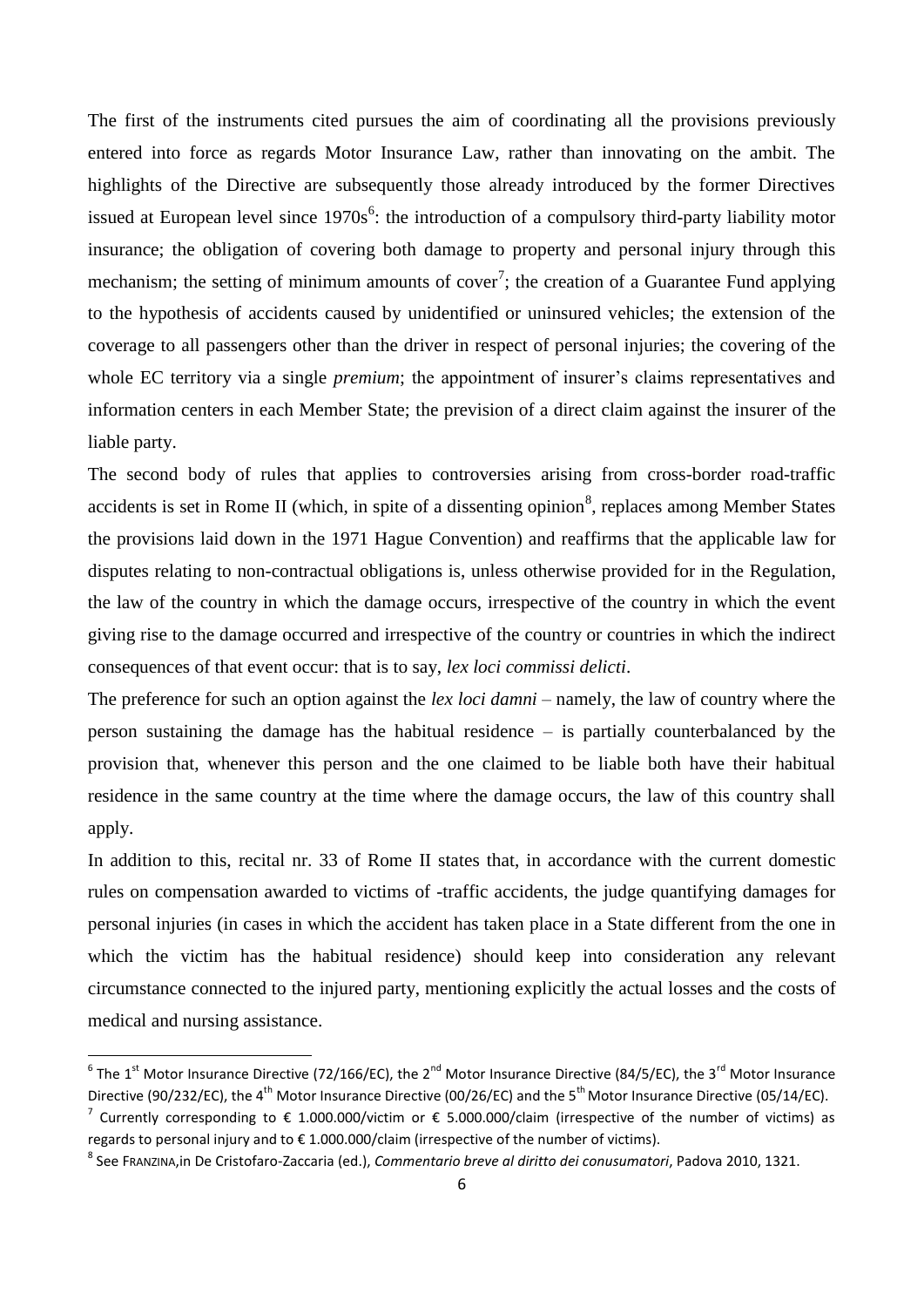Eventually, the jurisdictional profiles of cross-border road-traffic accidents are addressed by the Regulation nr. 44 of 2001, whose art. 9, lett. b) states that the insurer may be sued before the Courts of the Member State in which the plaintiff is domiciled, providing that the insurer also has the domicile in a Member State and that the controversy is raised by the policyholder, the insured party or the beneficiary.

The above-mentioned rule needs to be read in combination with art. 11, where it is written that – among others – also art. 9 is applicable to the direct action brought by the injured party, on condition that the national system of the latter admits such an action.

Despite the common interpretation given to these provisions by most Authors<sup>9</sup>, the ECJ stated – in the renowned "*FBTO Schadeverzekeringen NV c. Jack Odenbreit*" decision<sup>10</sup>- that the provisions mean that the injured party is entitled to sue the insurer before the judge of the country in which he/she has the domicile, since the effect of art. 11 is to widen the list of those who can bring a claim in the Member State where they are domiciled (rather than merely specifying that such judges also have competence for the direct action brought by the injured person towards the insurer).

The striking consequence, arising from the legal framework cited above, is that the national of a Member State has the right to take action before the Courts of his/her country, but in solving the dispute these will be bound to apply the law of the State where the accident occurred.

Narrowing down to **domestic legislation**, an exam of the various rules adopted in each Member State pinpoints the multiplicity of solutions adopted as far as Law of Torts is concerned, which leads to significant differences in compensation within the EU territory from a country to another. Differences regard many aspects, the most relevant being the *criteria* used to ascribe liability, the assessment of damages and the limitation periods to which legal claims are subject.

Starting the analysis from the first profile, by means of simplification it is possible to divide European Countries into three groups.

Countries that rely on civil law system (*id est*, France, Germany, Italy, the Netherlands and Spain) tend to adopt strict-liability rules. Such provisions may prove less or more stringent, according to the extent of the escape clause granted to the person who is assumed to be liable for the accident: while, according to some States, liability can be attributed irrespective of any fault in the driver's behavior – this is, with some approximation, the case of France, where *Loi Badinter* prevents defenses based on *force majeure* and sets numerous limitations to the possibility to invoke

**.** 

<sup>&</sup>lt;sup>9</sup> See an overview of different opinions in Bona, "R.c.a. e sinistri trans-frontalieri: giurisdizione (tutti a casa propria) e diritto applicabile (risarcimenti con regole aliene", in *Danno e Responsabilità*, 6/2008, 619 ff.

 $10$  13 december 2007, C-463/06.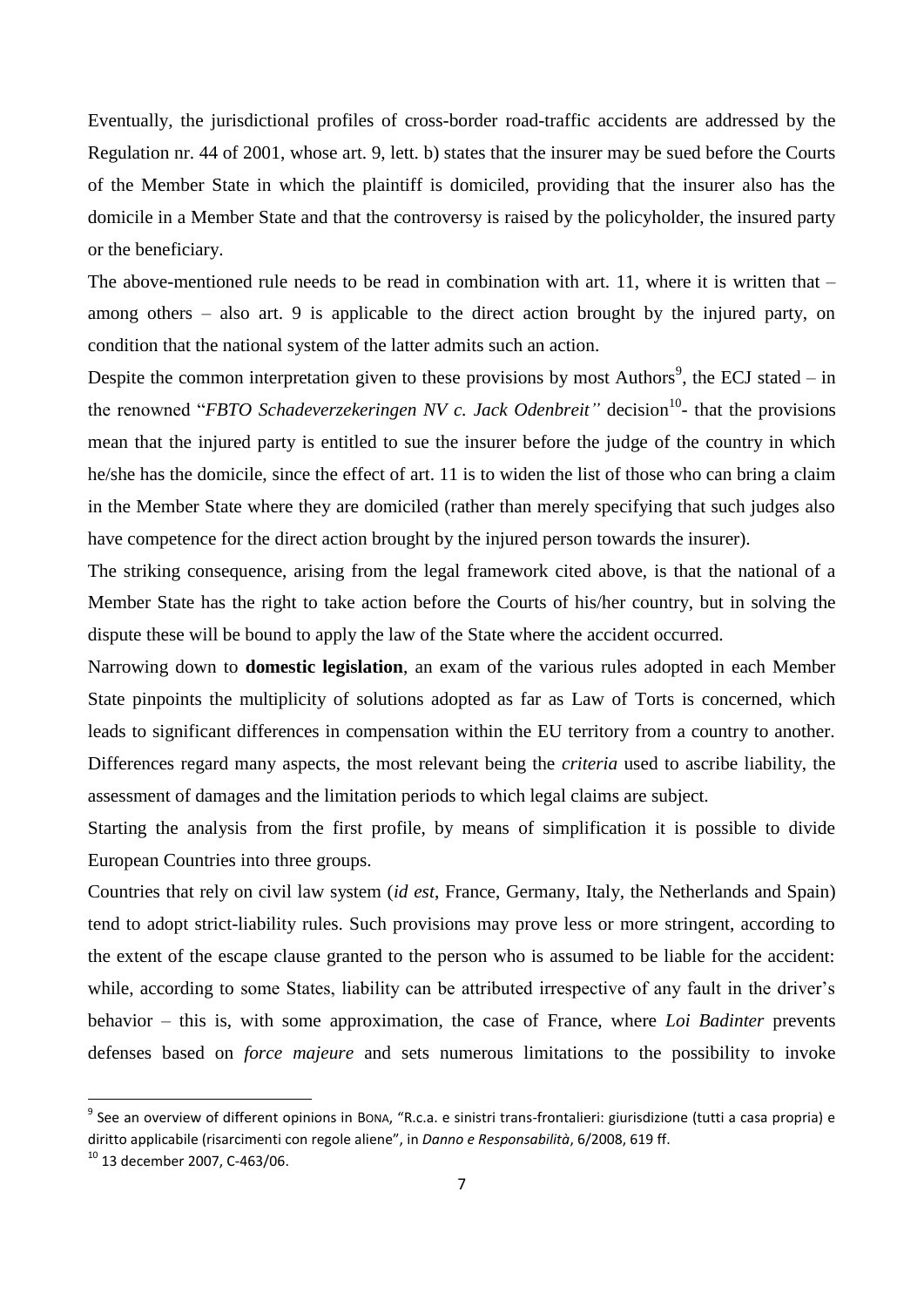contributory negligence on part of the victim, the only relief from liability being the *faute inexcusable*<sup>11</sup>-, in other cases liability requires the occurrence of fault, although the claimant is aided by a reversal in the burden of proof, thus having to prove only the existence of the damage and the causal link between the defendant's conduct and such damage, while the defendant will have to demonstrate that the activity put into being fell within the scope of an escape clause. This might consist in any event that cannot be foreseen and avoided by a person (giving raise to what is known, in French words, as *force majeure*) or in the faulty victim's behavior, either intentional – as it is required by Belgian legislation – or simply negligent (the so-called "contributory negligence" defense that can on its turn be subject to significant restrictions)<sup>12</sup>.

A peculiar situation is then represented by Sweden, which – after adopting a strict-liability rule for road-traffic accidents in the 1950s – in 1975 replaced this rule with a no-fault insurance system. Firstly, the compensation is provided by the social insurance system (pension funds for the unemployed, sickness payments for those employed); later on, the payments received in this form are deducted from the amount of damages awarded in Court, with the consequence that tort damages substantially cover non-economic losses.

The liability *regime* may vary as to limitation periods as well. Many factors are able to wield an influence on the length of the actual period $^{13}$ :

• the length itself of the time.

1

For example, with specific regard to action against a third party's liable insurer, Spain allows only an one-year term, while Italy and Malta opt for two years, Germany, Portugal, Romania, Sweden and the United Kingdom for three (for personal injury) and France for ten years.

• the triggering event determining when the limitation period starts to run.

Some Member States' legislation, including Austria, Estonia and Belgium, apply the "date of knowledge" principle, which means that the limitation period starts from the time when the injured party knows the consequences arising from the accident, whereas others – exemplified by Italy or Hungary – refer to the "date of the accident". There are also countries that have a mixed approach,

 $11$  Which, furthermore, has stricter limits where victims are pedestrians, minors (people that have not turned 16 years old yet), elderly (people over 70 years old) or disabled persons, defined as those whose normal working capacity is reduced at least at 20% of the normal capacity.

 $12$  For example, German law since 2002 does not allow any reduction in the offender's liability where the contributory negligence belong to children up to 10 years old, who lack tortuous capacity.

<sup>13</sup> As pointed out in the "*Compensation of victims of cross-border road traffic accidents in the European Union: comparison of national practices, analysis of problems and evaluation of options for improving the position of crossborder victims*" study, implemented in 2007 by DEMOLIN, BRULARD, BARHTELEMY to the European Commission- General Division for internal market and services.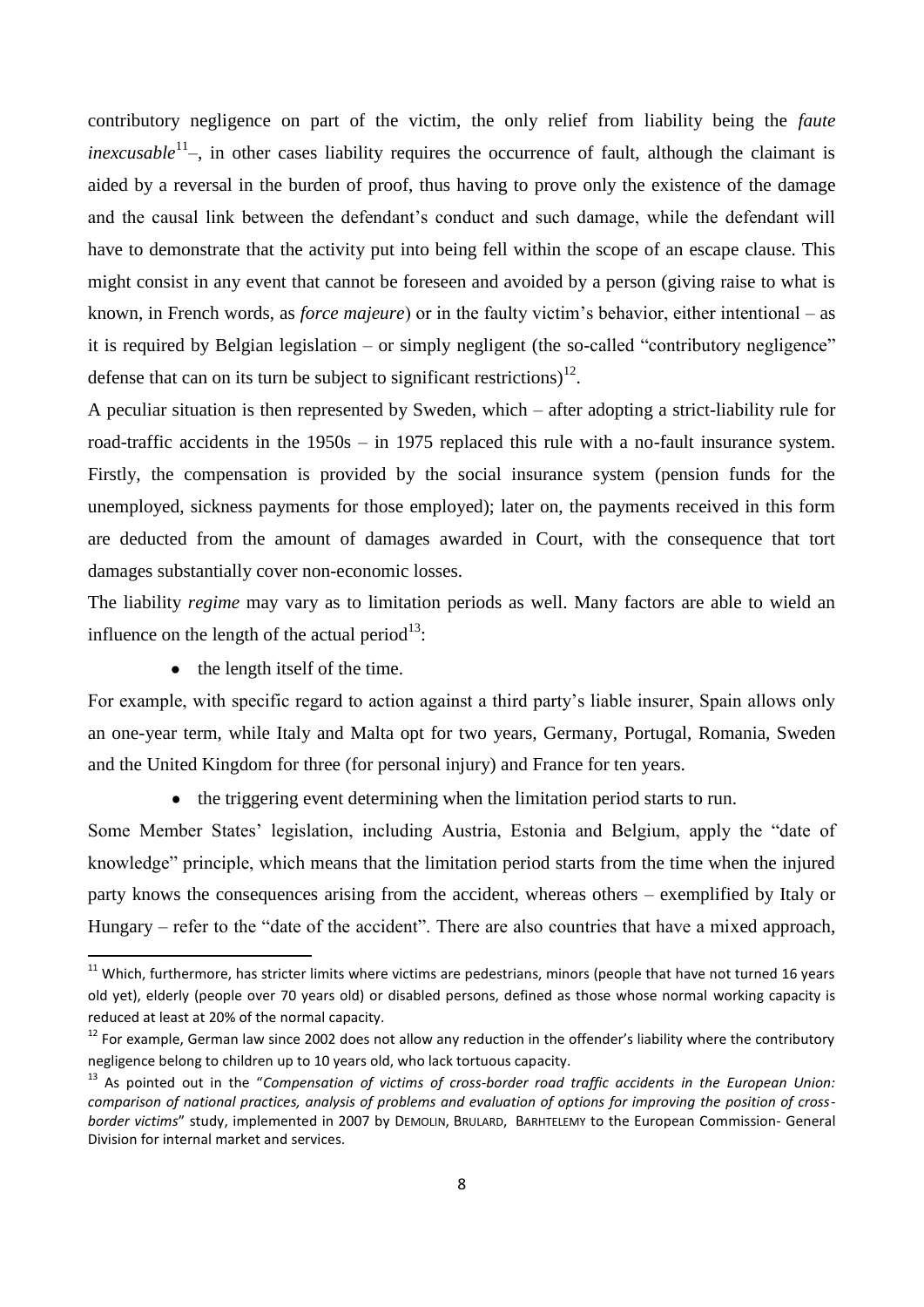consisting in applying both a longer limitation period, which begins from the date of the event, and a shorter one, that runs from the date of knowledge.

• the existence and the nature of circumstances, independent of the victim's actions or instead linked to them, that may suspend or interrupt the limitation periods.

Causes for interruption or suspension of limitation periods differ from Member State to Member State: sometimes the mere notification of the claim will work as an interruption, whereas in other cases the plaintiff will have to get a Court's ruling (the latter solution is generally connected to the provision of longer limitation periods, as happens in Slovakia).

Furthermore, once that a suspension has been granted, the limitation period running after the termination of the suspension may continue its course or otherwise it may restart from the beginning or also have a completely different length, set by the law.

• the discretion granted to the Courts to extend limitation periods.

In France, for example, judges may extend the length of the limitation period in fairness to victims or depending on the circumstances of the case.

• the existence of general and specific limitation periods.

Italy or France discriminate limitation periods applying to tort controversies from limitation periods applying to contract disputes, while Austria and Ireland hold the same limitation period for both the kinds of claim.

• the impact of other limitation periods on the limitation period in tort.

This may be the case when the harmful activity constitutes also a criminal offence. In Italy, where injuries caused by a wrongful act are punished by art. 590 of the Criminal Code ("*lesioni colpose*"), when a judgment of the Criminal Court recognizes the offence, a longer limitation periodapplies, starting from the date of the decision. France has a similar provision, which states that the limitation period concerning a litigation linked to a criminal action is the same that normally applies to the **latter** 

• the special *regime* applicable to disabled persons and minors.

These types of victims are sometimes protected in a more effective way by providing that the actions, which they may take, are subject to limitation periods that run only from the date in which they gain full capacity.

Last but not least, the most significant differences come from the assessment of damages.

Although it is widely accepted that injured parties need to be fully compensated for the consequences arising from the accident (so-called rule of "*restitutio in integrum*", which covers actual losses as well as future ones, both in the form of expenses and of loss of income), this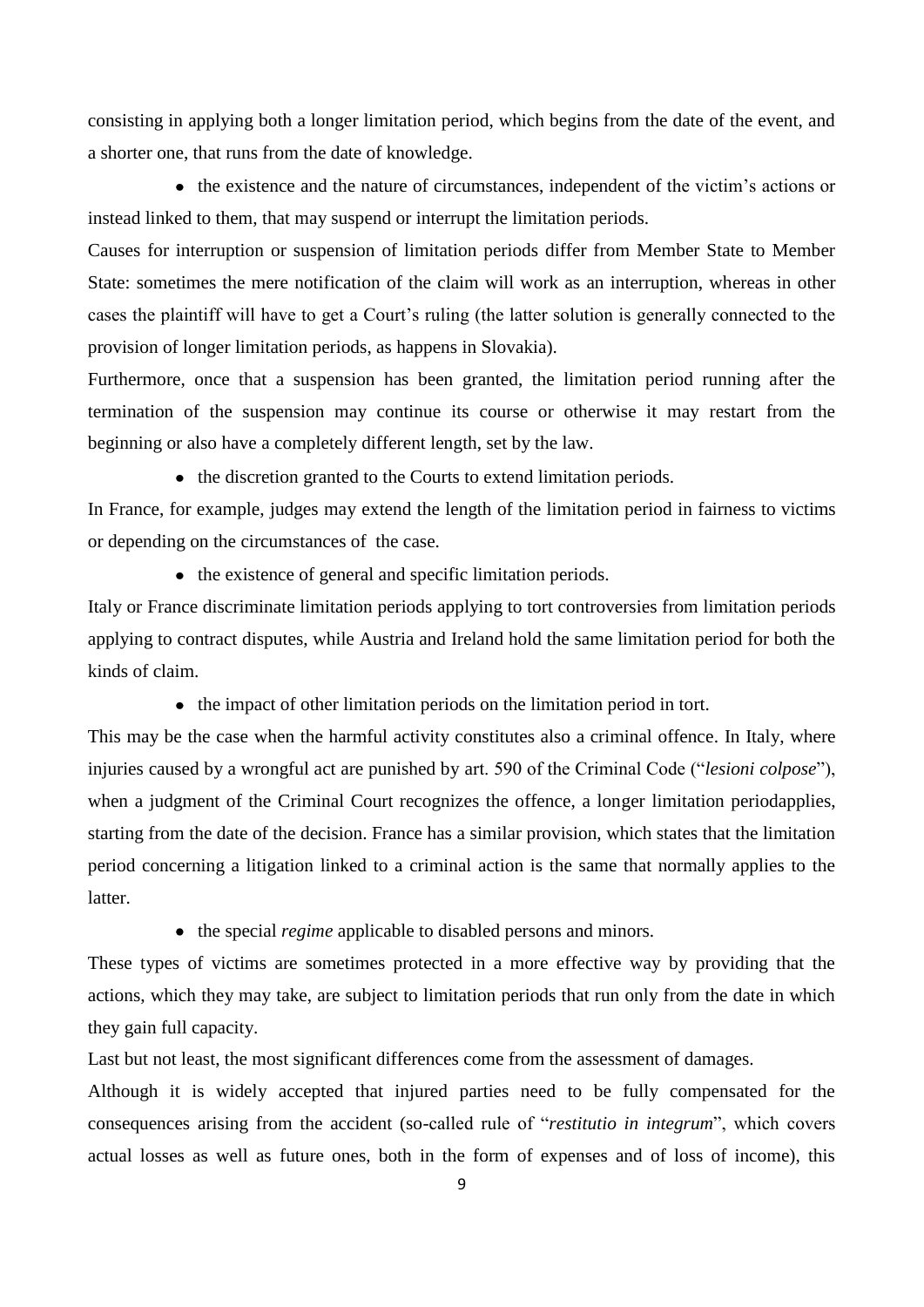principle knows some exceptions; the most remarkable being Spain, where in 1995 a law providing a binding tariff system for the quantification of bodily injury entered into force, moreover preventing judges from granting different amounts of damages in accordance with the peculiarities of the concrete case.

This aside, some countries do not include non-material damages in the definition of damage under civil law. As of today, this is for instance the case of Malta<sup>14</sup>; such a disparity proves difficult to accept, if we consider that not only the primary victim of an accident may suffer a lot from its consequences (for example, when he or she is left invalid), but also that secondary victims – which means the victim's partner or relatives – are very likely to face serious pain and suffering due to the injuries sustained by the loved one.

Apart from the differences concerning the headings of damages, the actual quantification itself may vary in a truly significant way. *Prima facie*, people having their habitual residence in States with higher standards of living run the risk of serious undercompensation, since they will be granted an amount of damages that is compared to poorer States' standards.

This – letting aside the fact that an injury receives different treatment according to where it occurs, which may be understood by jurists but much less by interested parties – does not take into sufficient account that in most cases the injured parties will bear the consequences arising from the accident in their home countries, e.g. for what concerns medical expenses and after-care costs.

The impact of the different assessment, enlightened in various studies conducted on behalf of EC institutions<sup>15</sup>, may lead to compensations varying from extremely few amounts (an estimated 320euros compensation in Estonia or 500-euros in Lithuania), to much higher fees – mounting to hundreds of thousands of euros – in States like United Kingdom, France and Germany.

A study conducted in the United Kingdom in 2003 calculated that the sudden death of a 20-year old legal secretary would have been compensated within a range going from only funeral expenses (Finland) to approximately  $\epsilon$  175,000 (Italy)<sup>16</sup>.

1

<sup>14</sup> The leading-case in this subject is the widely known *Boys vs. Chaplin* decision, dating to 1971 (AC 356), in which the plaintiff – who went to the English court, of whom he was a citizen – argued (unfortunately for him, without success) that Maltese legislation excluding liability for non-pecuniary damages was not a substantive law, but only a procedural one (that is, selecting which measures a Maltese judge could take), as such not applicable beyond Maltese borders.

<sup>15</sup> See an exhaustive example in "*Full compensation of victims of cross-border road traffic accidents in the European union: the economic impact of selected options*", a study presented in 2007 by RENDA and SCHREFLER to the European Parliament-Directorate General Internal Policies of the Union-Policy Department C (Citizens rights and constitutional affairs).

<sup>&</sup>lt;sup>16</sup> Personal Injury Awards in European Union and European Free Trade Association countries (Kluwer law, 2003).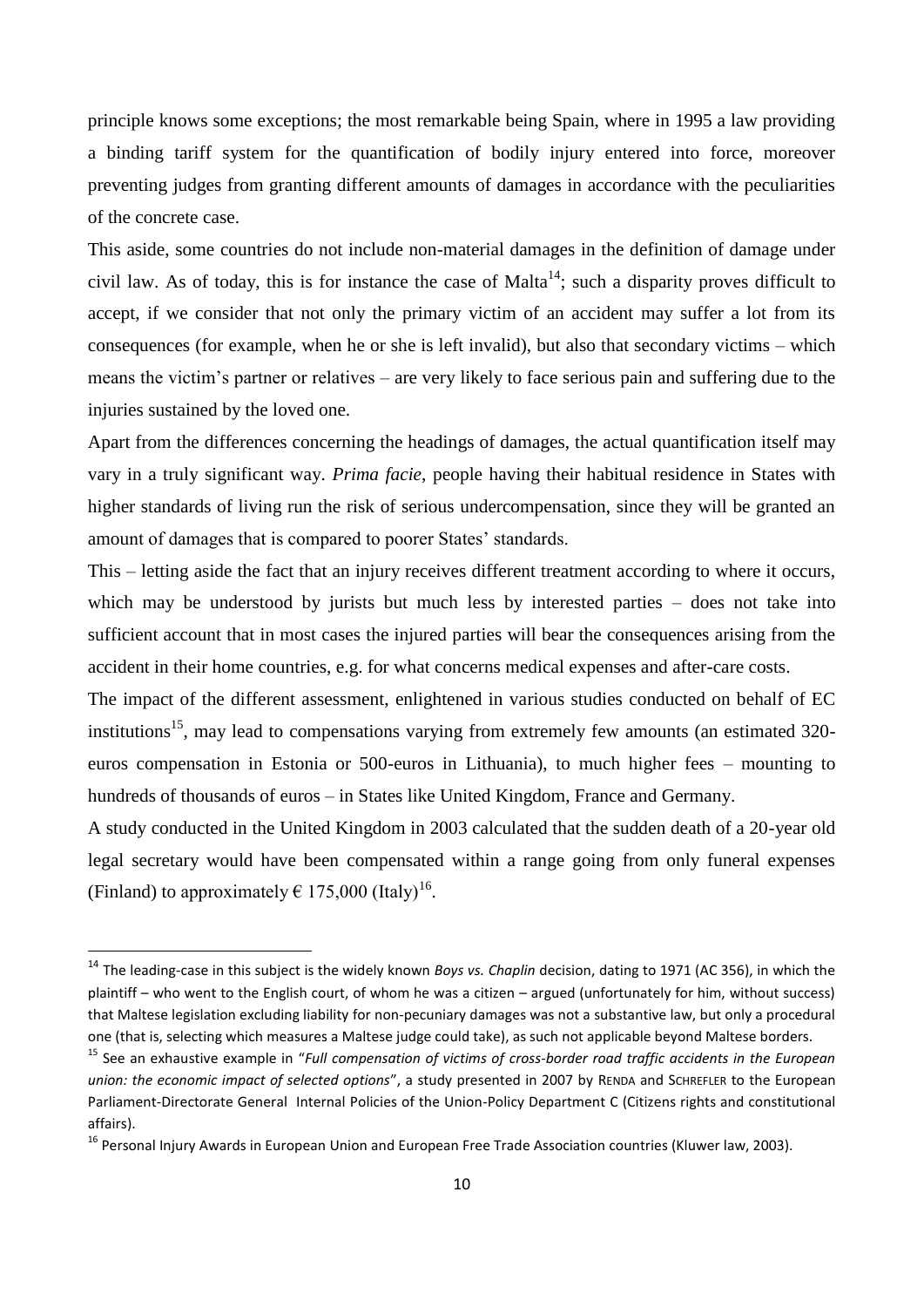Another study, made by Swiss Re in 2004 on the basis of an accident occurred to a 30-year old man, with unemployed wife, two children aged 2 and 5, an average income in dependent employment, which remains 100% disabled due to severe spinal or head injury (requiring no ventilation but highest assistance level), showed that the United Kingdom granted a compensation – more than 4,000,000 euros – that enormously exceeded the one awarded by the Czech Republic, corresponding to around 200,000 euros.

Such a difference, which also relies on different cultures and sensibilities (is death worse or better than serious disability? should pain and suffering be compensated irrespective of the rising of a mental illness? how close must be the tie between the victim and the persons who claim damages due to the injuries suffered by the former? should a person gain a higher compensation according to a better social position before the accident?), is obviously not acceptable in a system that relies so much on the free movement of people among Member States, as the European Union is: thus it becomes imperative to find solutions, which – although not easily implementable in the short-term period – will have positive effects in the future.

Before analyzing **ways of legislative harmonization regarding liability regulation**, which can be applied in each State, in case of road-accidents – particularly referring to imputation *criteria* and escape clauses for the injurer – we must better rethink that the entire field of motor-vehicles civil liability has been interested by an intense and broad normative production at European Community level, in the last thirty years, especially concerning the aspects connected to compulsory insurance against civil liability.

The EC harmonization in this field has grown up a deep integrated system at European level, thanks to five directives, recently consolidated in one unified legal text (Directive 09/103/CE, of 19.9.2009), in order to provide a simplification for that multi-stratus discipline.

Thus the EC law has always omitted to adopt an intervention directly affecting the liability *regime*, despite several legal interventions, one following another during the years. The EC legislator has only harmonized obligations and proceedings of calculation, regarding drivers and insurance companies, so that (as already said) the effect on Tort Law system is merely indirect in this specific sector. Nevertheless, European law has developed a common system able to uniformly operate, despite the differences in liability rules and regarding the burden of proof distribution connected to each national regulation. The choices made by EC legislator offer an adequate protection to all possible victims of a road accident inside European community territory, through a compulsory insurance mechanism and the related provision of uniform standards with regard to minimal maximums of recover. The same goals achieved by EC legislation finds even the accordance of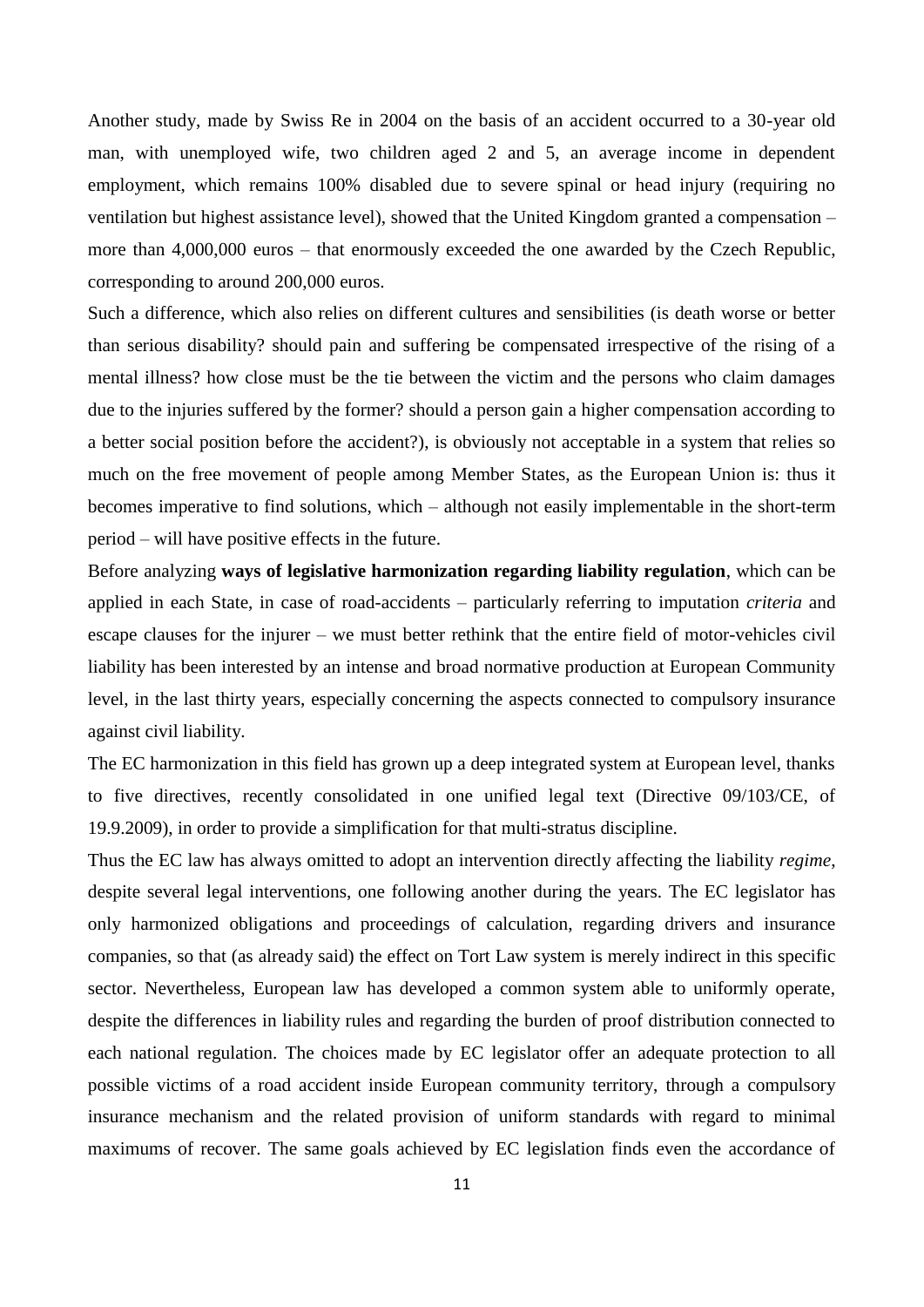domestic legislator in every different system, where the definition of liability structure, even if not totally giving up the subjective element of tort – establishing forms of absolute strict liability – is heavily characterized by stringent choices burdening the procedural and substantial position of injuring driver, who needs to demonstrate that his/her activity fell within an escape clause, in order to go over a presumption of fault on him stated.

From what has been said, we can easily find out that the disparities of regulation in each country (regarding road circulation liability) are mostly absorbed through the functioning of the insurance recover mechanism, which offers to damaged parties a deep pocket burdened of unlucky results of occurred accident, and on whom the risks – connected to a licit and necessary activity but possibly causing damages (and so defined a dangerous activity) – are allocated. Compulsory insurance, combined with description of tort liability cases based on ascription *criteria* which differ from faultconnected liability and are functional to outstrip all problems of proof for road-accidents victims, if compared to ordinary proof *criteria*, suggest a new approach to this matter outdoing the traditional perspective of the Law of Torts. The now described system shows the purpose of realizing a form of collectivization of risks settled in the society by road circulation: each citizen pays a contribute to the costs of those risks in a measure equal to the *premia* paid to his/her own insurer.

In the light of what has been just said, we must make a question, first of all regarding the relevance and role accomplished, in this normative asset, by each state's applicable liability *regime*; secondly we must ask ourselves if a normative harmonization, which can reduce differences among each country with refer to legal treatment of such cases, is to hope for.

With regard to the first question, we can put in evidence that the existing common system grants only a social collectivization of risk, merely able to fulfill an exclusive function of recover, but it is unable to stimulate virtuous and efficient behaviors towards citizens and consumers. They find an offer of insurance covering granting a compensation for possible damages caused by others' negligent conducts, and at the same time they are freed from the final financial and economic burden for damages they have caused to other people.

In this perspective, the applicable liability rules, detected trough the *lex loci* rule, represent the unique deterrence issue provided by this system. Thanks to their efficacy we must determine the subject responsible for all or part of the damage caused by the accident; this step is therefore relevant even in the third group systems (that based on a insurance model type). The injurers' insurer finally burdened of the cost of accident is indeed not able to control and administer the risks connected to driving conduct of its insured party: because of this, the preventive function served by liability rules could be improved introducing tools of calculation for individual *premia* paid by each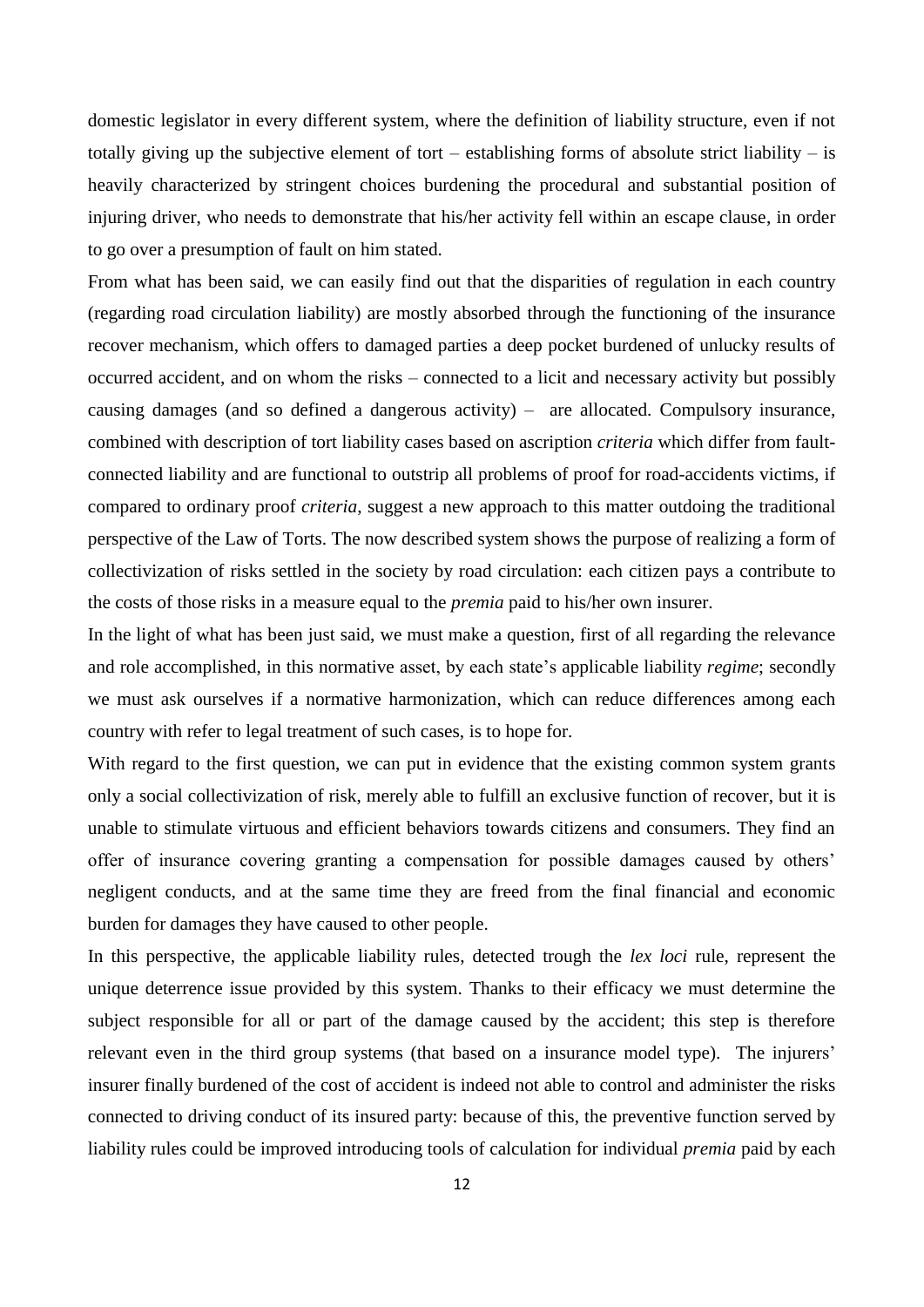driver with consideration to individual driving history, as a rate measuring the risk factor introduced in the society by the driving conduct of each driver. In fact, only the precise and accurate determination of *premia* saves the deterrent capacity implied in the cost-allocation, which would be otherwise completely vanished in connection with the operating of the insurance system.

Under this perspective, a first purpose of harmonization could directly make an intervention on the already mostly integrated regulation regarding insurance system, imposing on every insurance company, operating in the common European market, common mechanisms of calculation for *premia* in order to improve the rating connected to accidents' risk shown by each insured driver, traced in his or her "insurance history". This is thus a harmonizing intervention that can be realized through the source provided by an EC Directive, but more or less redundant in connection with the relevance currently assured to past accident caused by the drivers in just every domestic law and in each country insurance praxis. As of today, recital n. 28 pays attention to this issue by stating that "the policyholder should have the right to request at any time [to his insurer] a statement concerning the claims, or the absence of claims, involving the vehicle or vehicles covered by the insurance contract at least during the preceding five years of the contractual relationship".

With regard to the second problem, we must observe that the difference of regulations in different states play – as just said – little influence, as most systems are by now translated from Law of Torts' field to Law of Insurance's field. The remaining differences can mostly be referred to the broadness of escape clauses, both in cases of presumption of fault, and in cases of contributory negligence of the damaged and also in cases of exclusion of causal nexus through *force majeure* or conduct of third parties.

These profiles keep a relevance as they grant the correct functioning of insurance mechanism and an efficient allocation of costs caused by road accidents, firstly among several insurance companies and secondly determining a re-modulation of *premia* concerning insurance customers.

A deeper harmonization of liability rules operating in different legal systems is hopefully expressed by 09/103/EC Directive, whose recital n. 20 remarks that "motor vehicle accident victims should be guaranteed comparable treatment irrespective of where in the Community accidents occur".

This harmonization appears even able to make the functioning of liquidation proceedings for damages easier and faster, as cross-border accidents are concerned: they assure that these proceedings would not find obstacles connected to different burden of proof rules and partially different ascription *criteria*.

Otherwise, the existence of liability rules in several countries which are already sufficiently comparable, in addition with the illustrated problems in choosing a "hard-harmonization", suggest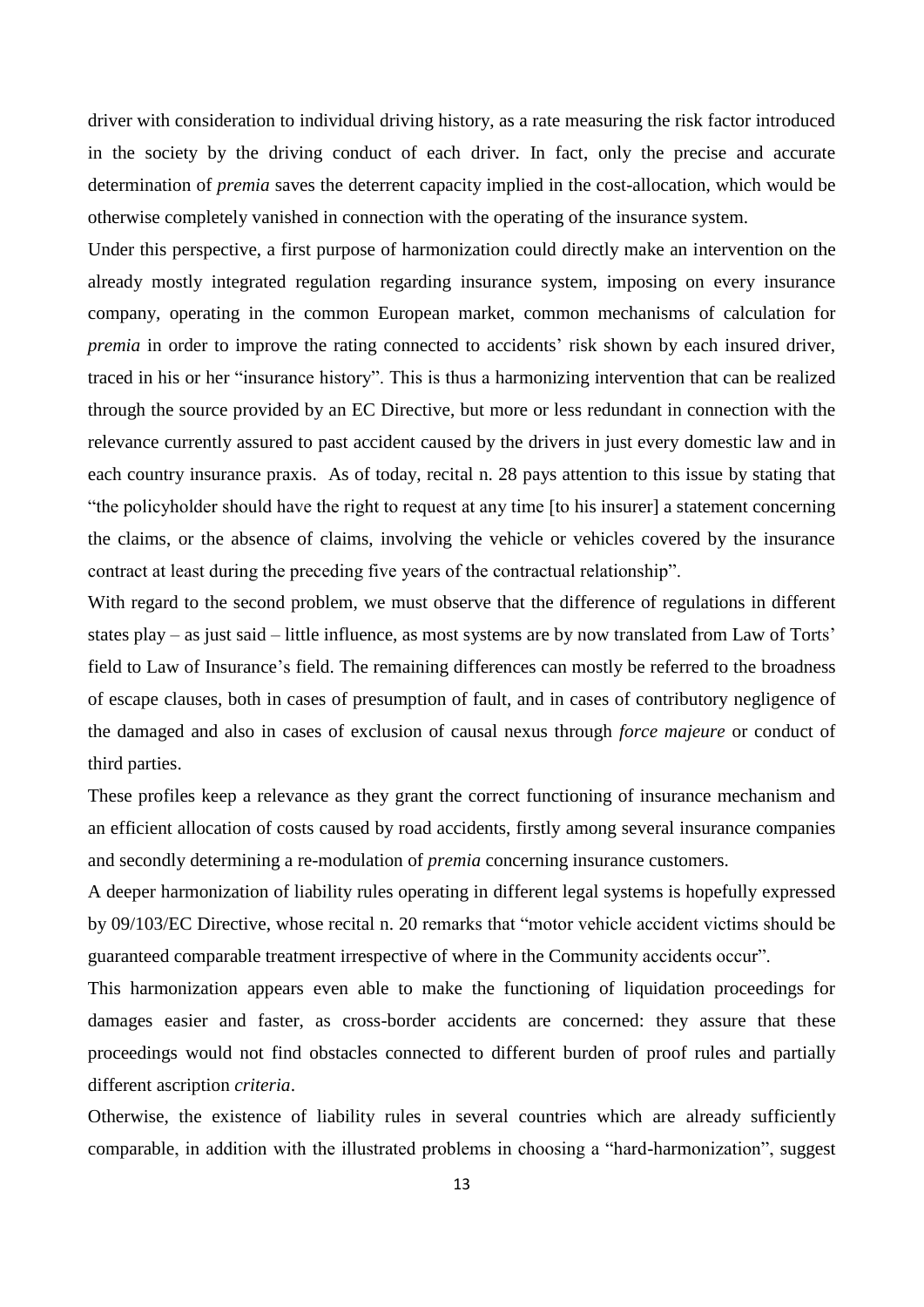to choose soft (or cultural) harmonization solutions: the protagonists in the implementation of such solutions are naturally lawyers, legal operators and judges who must make an effort in order to apply internal law in the light of indications and issues provided by comparative research (in this field especially coming from Principles of European Tort Law), without being unfaithful to words and *ratio* of national law. An important role can be played:

A) with regard to imputation *criteria*, by § 4:201 of Principles (Reversal of the burden of proving fault in general), as it is reminded that "the burden of proving fault may be reversed in light of the gravity of the danger presented by the activity. The gravity of the danger is determined according to the seriousness of possible damage in such cases as well as the likelihood that such damage might actually occur"; moreover by § 5:101 (Abnormally dangerous activities), as it says that "a person who carries on an abnormally dangerous activity is strictly liable for damage characteristic to the risk presented by the activity and resulting from it"; and also by § 5:102 (Other strict liabilities), as it states that "national laws can provide for further categories of strict liability for dangerous activities even if the activity is not abnormally dangerous";

B) with regard to the hypothesis of damagers' exclusion from liability options, by § 7:102 (Defences against strict liability), as it remarks that "strict liability can be excluded or reduced if the injury was caused by an unforeseeable and irresistible a) force of nature (*force majeure*), or b) conduct of a third party", and by § 8:101 (Contributory conduct or activity of the victim), which states that "liability can be excluded or reduced to such extent as is considered just having regard to the victim's contributory fault and to any other matters which would be relevant to establish or reduce liability of the victim if he were the tortfeasor".

On the other hand, we can probably adopt a totally different option of harmonization, as differences in **limitation period rules** are concerned: too many different limitation periods and different regulations of suspension and/or interruption, or *dies a quo* date exist in several States.

Referring to this field, a limited hard harmonizing intervention or just an unification of applicable law is hoped for. Such an intervention should introduce an uniform limitation periods' rules concerning recover claims for damages caused by road accidents, even without interfering with the general structure of torts available in each national legal system.

On the other hand, the existence of a specific limitation period for claims in some specific matters is not new and shall not introduce any incoherency in each national legal system, as we know how internal legislators can freely set different limitation periods for each legal action. In road-accident field the provision of a common regulation concerning limitation periods could provide a high clearness and certainty of law, as far as cross-border litigation cases are concerned; this result could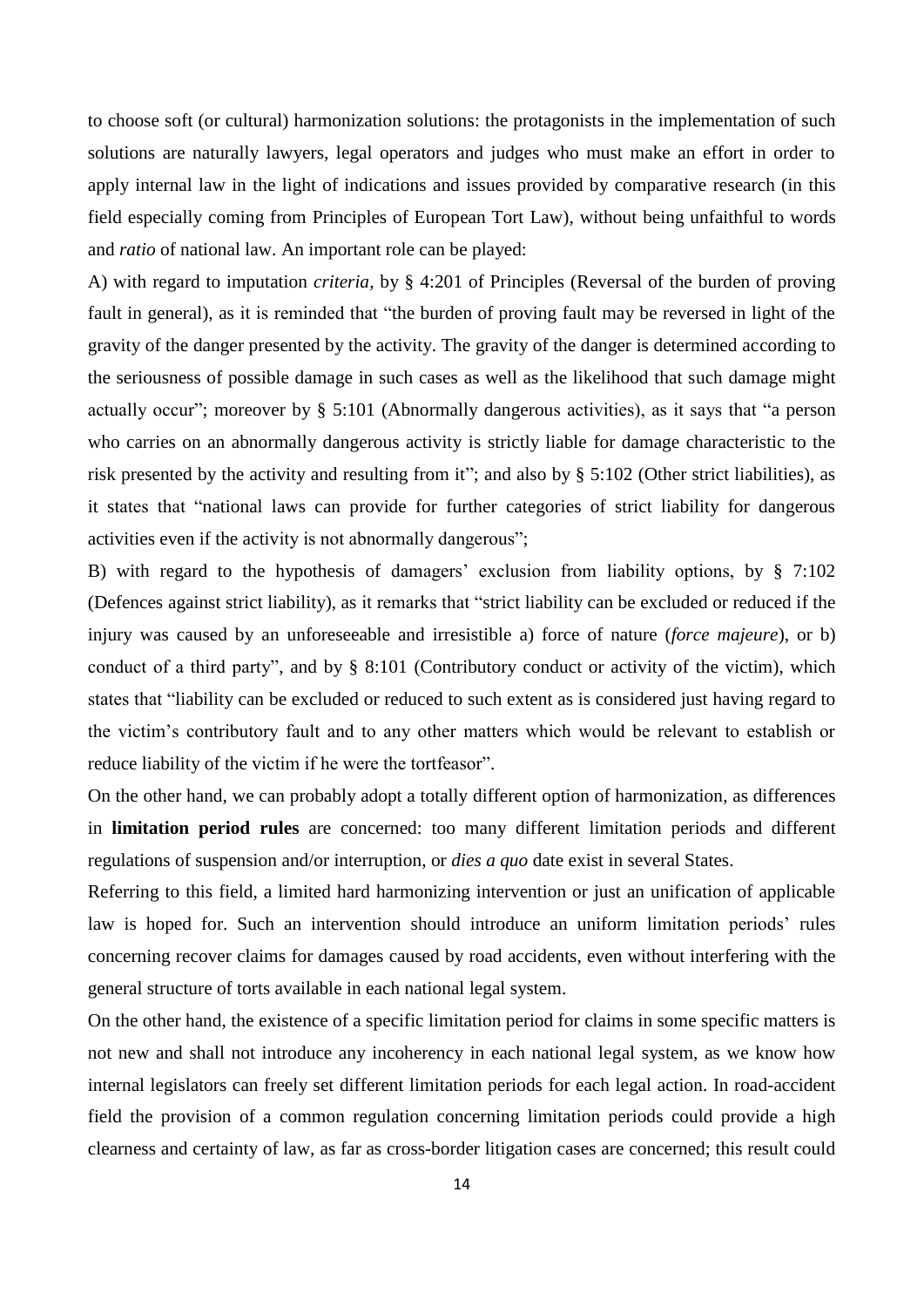probably be achieved through the most incisive EU law source: the European Community regulation.

At the end, we must consider the discrepancies existing in several countries, referring to categories of **recoverable damages and different calculation** *criteria* used by national judges: it is, as already said, the most difficult field for harmonization, not only because the differences between national legal models are more significant, but also because the possible option of harmonization cannot be easily chosen, so that the interpreter must evaluate *pros* and *cons* for each solution.

Differences among EU Member States are clearly shown as the victim decides to claim against injurer before the judge of the State where he or she is domiciled, as granted by EC Regulation 44/2001. In those cases of cross-border litigations, victims who live in Member States with developed recoverable damages systems (which grant victims full compensation as, for example, Italy), can find out that, even if they take a proceeding before their domestic judge, at the end of the proceeding, the recoverable damages could be determined and estimated in a less favorable measure, as the rules of calculation are provided by *lex loci* (for instance thinking about the possible application of Spanish Rate-Tables, introduced by *Disposición adicional octava de la ley 30/1995 de Ordenación y Supervisión de los Seguros Privados*, or of Romanian or Greek law that sets fewer calculations of recoverable pecuniary damages if an accident occurs to , for example, an English or Italian driver).

Cross-border accidents' victims are exposed to the risk to receive less compensation sums by their domestic judges, when compared to citizens who have suffered damages from accidents occurred in their homeland, if they live in countries with high standards of living.

There is an antinomy between jurisdictional provisions of the EC Regulation n. 44/2001, granting the right to claim before the judge of the country of domicile, and the applicable law under Rome II, which will usually differ from that of the country where the victim claims against the injurer. This phenomenon will introduce not tolerable discriminations in recover of damages comparing internal and cross-border accidents.

Different actions may be taken towards an effective harmonization of Member States' legislations.

a) First of all, the zero option (or "do nothing" option) needs to be considered.

This means that EC institutions should not modify the existing legal and regulatory framework, but merely interpret the provisions stated in the Regulation nr. 44/2001 and in Rome II, so as to give the judges the power to award damages consistent with any circumstance related to the victim of the accident – including the actual loss of income and the costs of medical and nursing assistance – whenever the country of habitual residence of this person differs from the country in which the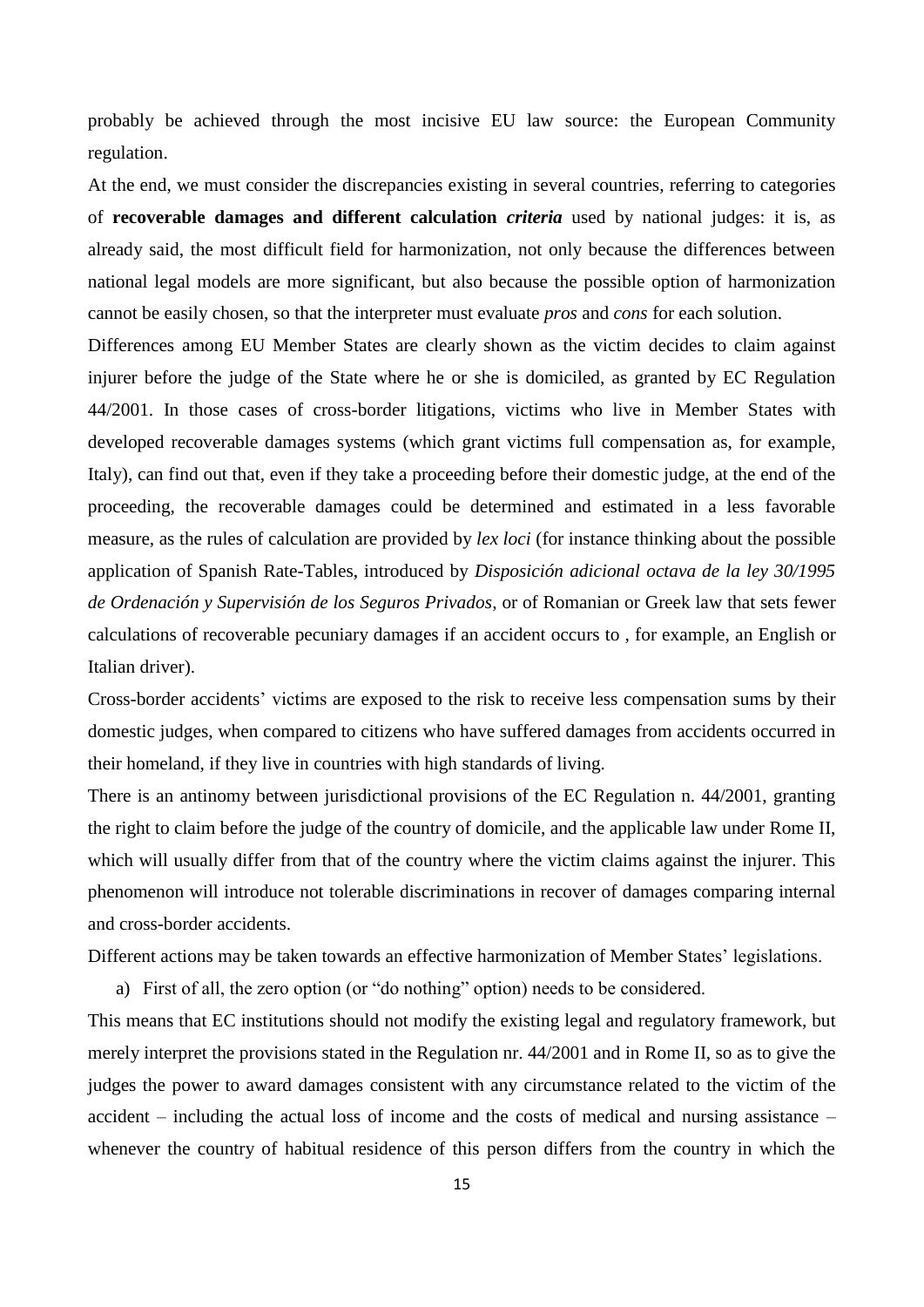accident took place (as it is clearly set down in the recital nr. 33 of Rome II).

As it can be easily inferred, such an approach implies a really low degree of harmonization, since the judge – although granted an equitable power, by means of which the assessment of damages may meet the standards of compensation applied in the country of the victim's habitual residence – would be unlikely to provide a comparable treatment in cases in which Member States show the most striking differences.

b) Far more stringent is the introduction at EU level of a "basic rule" setting a harmonization of damages, through common headings and rate-tables allowing an uniform quantification of bodily injuries and death. This approach would positively simplify the assessment of damages in any case of cross-border road-traffic accident and provide a compensation both full and fair irrespective of the country where the event occurs.

For the time being, however, an uniform approach seems highly unlikely from two different standpoints.

In first place, differences in the standards of living – which may prove dramatically significant – would end up making identical compensations unfair: national of Member States with higher standards would face an undercompensation, for medical expenses and loss of income will probably be higher than those in countries with a lower standard of living; and the other way round, as citizens of poorer countries would be overcompensated having to bear lower costs with the same amount of money.

Secondly, harmonizing specific matters without drawing on general issues would be a hardly achievable result. It would be pointless, for instance, to introduce uniform tables of compensation concerning the damage to the health, but at the meantime limiting their application only to injuries arising from a cross-border road-traffic accident and not to injuries otherwise caused. In other words, would it be possible to accept different compensations for a broken leg depending on the cause of the accident?

We believe that an effective harmonization of tort liability through limited interventions would probably lead to unacceptable disparities of treatment in similar situations in a domestic perspective, making subsequently better to pursue this aim after – and not before – the creation of widely agreed rules and principles.

 c) Finally, a *depecage* could be made between the law used to address liability issues and the law applied to the quantification of damages: namely, the law of the country where the accident occurred would serve to clarify under which conditions a person is to be deemed liable for an accident, whereas the law of the country where the victim has his/her habitual residence would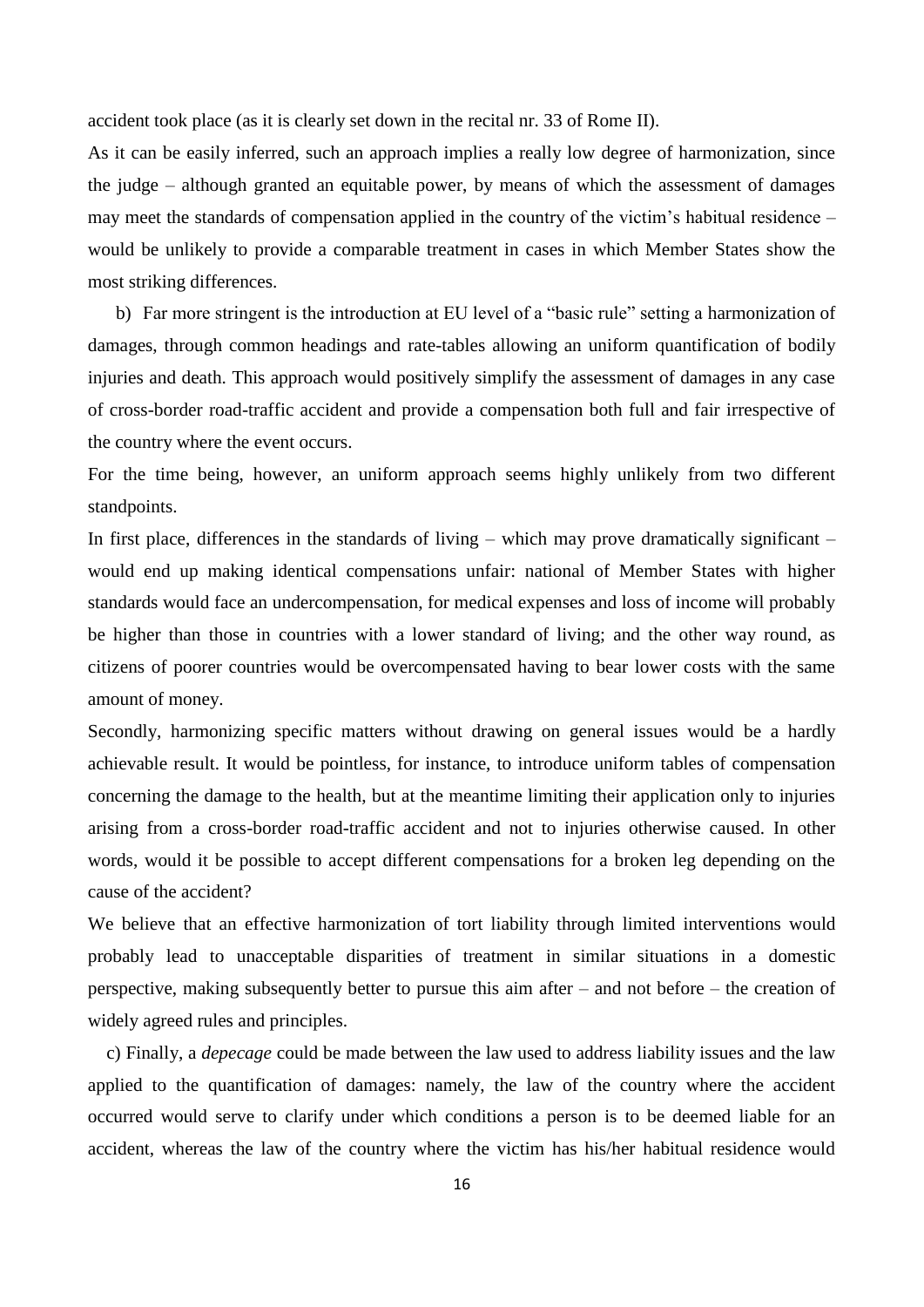provide the *criteria* to assess damages.

This option, strongly supported by the *Academic Committee* of the *Pan-European Organization of Personal Injury Lawyers* and originally put forward by the European Parliament when approving Rome II, would prove recommendable for various reasons: for instance, the need to take into consideration not only the sums necessary to face the consequences of the accident in the victim's home country, but also the payments that may have been received through the Health and Social Security System (this, as previously stated, is for example the case of Scandinavian countries).

Enabling the victims to recover compensation in accordance with the laws in force in the countries in which they are domiciled reduces the risk of injustice and allows the compensation to be tailored to the victims.

Insurers, moreover, would be granted the opportunity to assess more precisely the amount of insurance *premium* owed by each policyholder on the basis of a fixed index, depending on the country of habitual residence of the former, which would identify the law applying to quantification of damages.

Exemplifying, we can imagine the case of an insurance policy against tort liability whose object is the circulation of a vehicle registered in Spain, the contract being stipulated by a Spanish insurer and a person having habitual residence in Italy.

According to the existing legislation, the insured party would benefit from the differences in compensation between the two countries, since he or she pays a lower *premium* that uses as a benchmark the level of damages awarded in a State not recognizing full compensation; although it will be more likely for the accident to occur within the Italian territory, which means that the insurer will be bound to refund a higher sum in accordance with *lex loci*.

On the contrary, the approach suggested implies that the policyholder be bound to declare the place of habitual residence, thus enabling the insurer to estimate the *premium* in accordance with the standards of living applying in that country, irrespective of the place where the accident might occur.

Due to the above-mentioned reasons, in our opinion the mixed option – *lex loci* as regards the *criteria* of ascription of liability and *lex damni* as to the amount of the damages – proves the most cost-effective in terms of reduction of costs and fair distribution of the accident's costs, in addition with being the fairest in respect of the treatment of victims according to their pre-existent social condition.

Furthermore, this solution – combined with the right to take direct action in one's home country – would eventually have a positive impact on the injured party, who would save money in bringing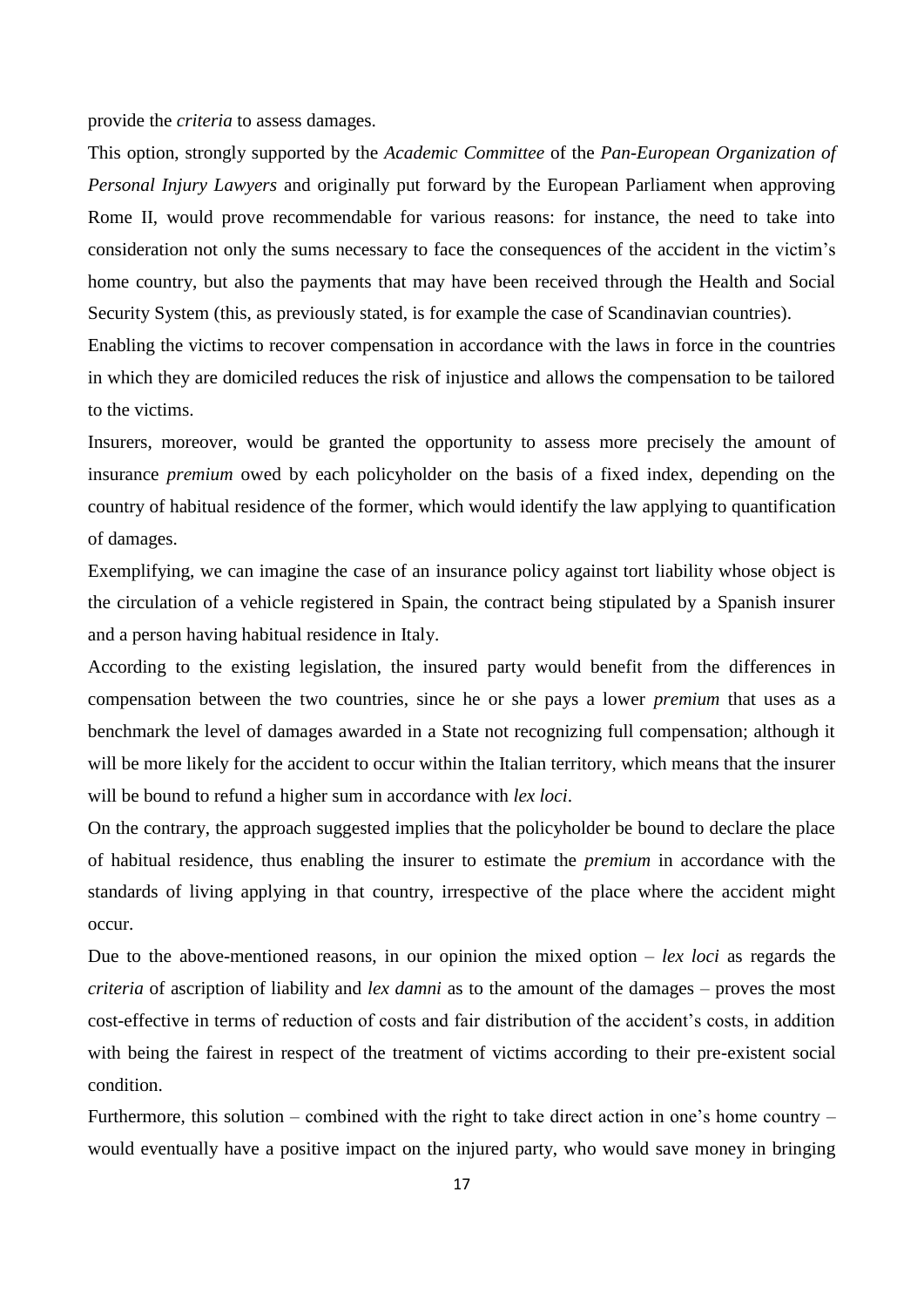the claim due to the simplification of the litigation which would come in the long-term.

Contraries connected to the mixed option may derive from the difficult task imposed on judges and lawyers when dealing with possibly more than one foreign system, comprised not only of existing legislation, but also of the interpretation given by Courts, which alone can provide the rules set down with a concrete meaning; needless to say, this will increase the duration and the costs of litigations, since it will be necessary to have recourse to experts in foreign laws.

Anyway, such inconveniencies may be already found in the possibility – granted by the Regulation nr. 44/2001, at least as interpreted by the ECJ in the decision previously cited – of going to the national judge, who will have to get to terms with the law applied in the country where the accident took place as regards both the liability *regime* and the quantification of damages.

The solution suggested would be incomplete without spending some considerations on **liquidation's procedures** throughout the European Union.

The matter is of capital importance given that the effectiveness and the functioning of the insurance system depends substantially on the length of the procedures, on the costs of litigation and on the exchange of informations among the people concerned.

There is little doubt that the highest cost is represented by the risk of the injured party deciding to bring a legal claim, risk which is more likely to occur if out-of-court settlements lack celerity and adequacy.

Nevertheless, it is equally important that the EC and the Member States do not succeed in avoiding lengthy and expensive judicial disputes by means of an overcompensation, that is an excessive increase of the sum offered to the injured party so as to persuade the latter not to take legal action: in fact, such a solution would have negative effects on the level of insurance *premia,* thus restricting the possibility for the less well-off people to access the insurance market.

Moreover, this increase could not be prevented by merely imposing a higher *premium* to the tortfeasor. The insurer, indeed, is not truly capable of checking the policyholder so as to correctly assess the pricing of the policy: the system, which aims to a social distribution of the cost of the accidents, fills the gap between the risk connected to the insured driver and the *premium* pricing by means of the collectivization of the risk itself, leading to the consequence that the wrongful conduct on part of an individual is redistributed among other policyholders through a general increase of insurance fees.

The considerations made allow to grasp the importance not only for the policyholders and the insurers concerned by a single accident, but for the insurance system in general, to identify appropriate liquidation's procedures for the damages linked to road-traffic accidents, so as to reduce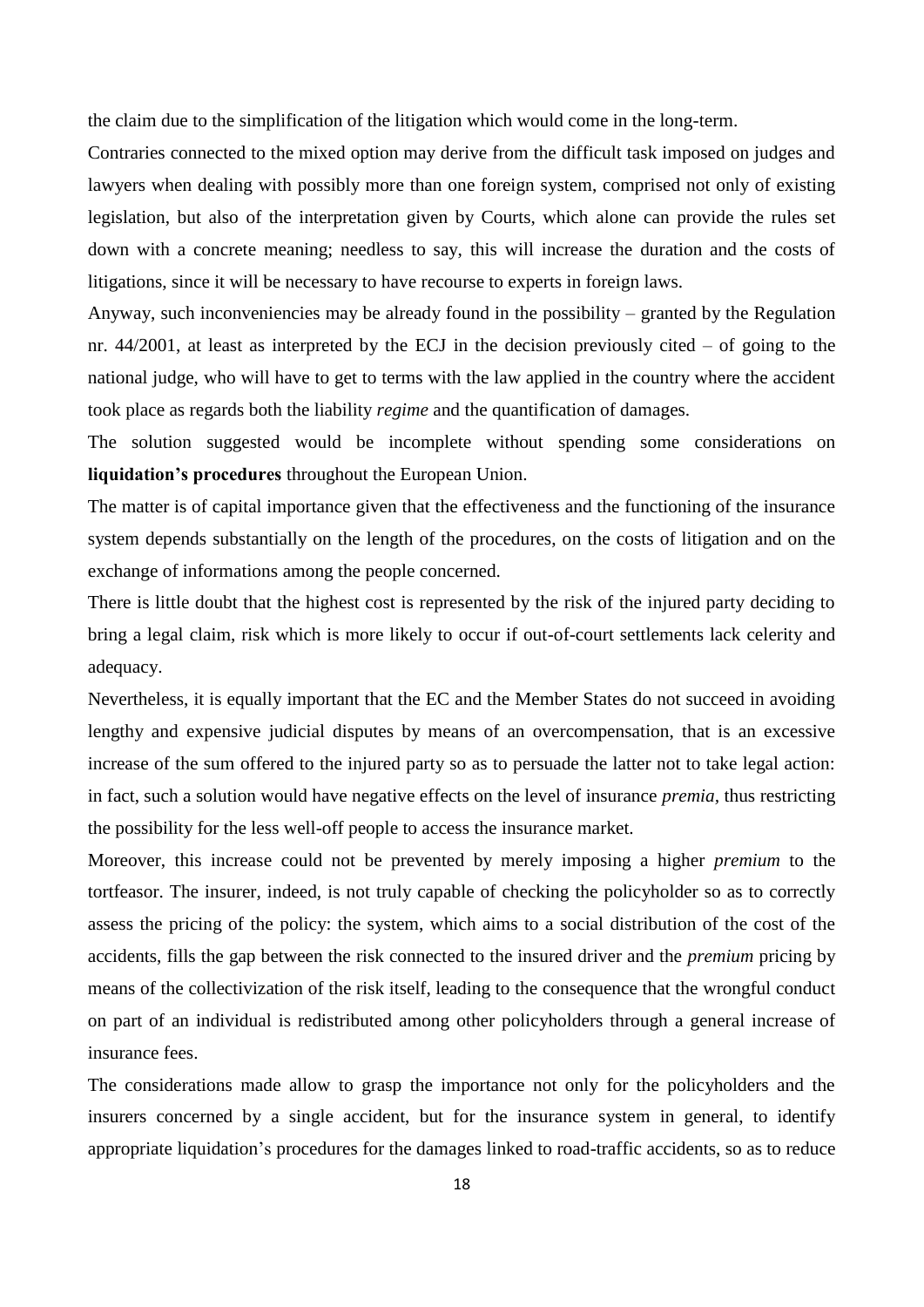at its fullest the recourse to Courts and provide cost-effective ways of solving disputes.

Under this point of view, giving value to claims representatives' feature, introduced by EC Law, we would like to suggest the creation of an European Compensation Fund, which can become the direct counterpart for victims of cross-border accidents. The Fund would offer the victim an indemnity, freeing him/her from the burden represented by claiming against the insurance company of the injurer settled in a country, which differs from that where he or she is domiciled. The fund acquires the right to get back what has been paid to the civil liable insurer company, claiming against the injurer as a sort of enforcement agency in the common market.

Thanks to that Fund, insurance companies will consequently hold down expenses, as the shall not face the risk to be claimed before a foreign State Judge in a cross-border judicial proceeding.

Another cost saving effect could be achieved if the Fund would be provided the role of defendant in claims before domestic judges against foreign insurance companies, and granting the injured the execution of judicial decisions directly against Fund: insurers will avoid a great amount of legal costs and expenses. What was a cross-border litigation would thus become an ordinary claim which would take place before judges of country where injured party is domiciled.

The system portrayed could draw a simplification of procedures as well as a reduction of litigations' costs from the setting of a generally binding tariff system for the assessment of bodily injury, which – not having to affect heads of damages and liquidation *criteria* in the Member States – should enable the injured party to get a compensation straight from the Fund, according to a categorization of the most recurring types of accidents and a distribution of liability within a 0, 50 and 100% range, thus neutralizing the risk of any inefficiency that may arise from a third-party insurance system, where the policyholder is naturally inclined to act in favor of an increase in the damages sustained and the insurer tends to deem the client's requests as excessive at first glance.

Nevertheless, the injured party keeps the possibility of bringing a claim whenever he or she thinks – on the basis of the applicable law – that a higher sum would be awarded in Courts or that the proportion of the liability has been incorrectly assessed.

The uniform management of cross-border litigations – leaving intact the possibility for the liable party's insurer to participate directly in the action –, of relations with policyholders and of relief procedures provides a further reduction in costs arising from the accident.

The nature itself of the Fund, its aim and the adoption of common tables for the assessment of damages should avoid the risk that a liquidation procedure – managed by someone on behalf of someone else, namely the undertaking that will bear the final cost – generates an unreasonable increase of the compensation with the result of an increase of insurance *premia*.